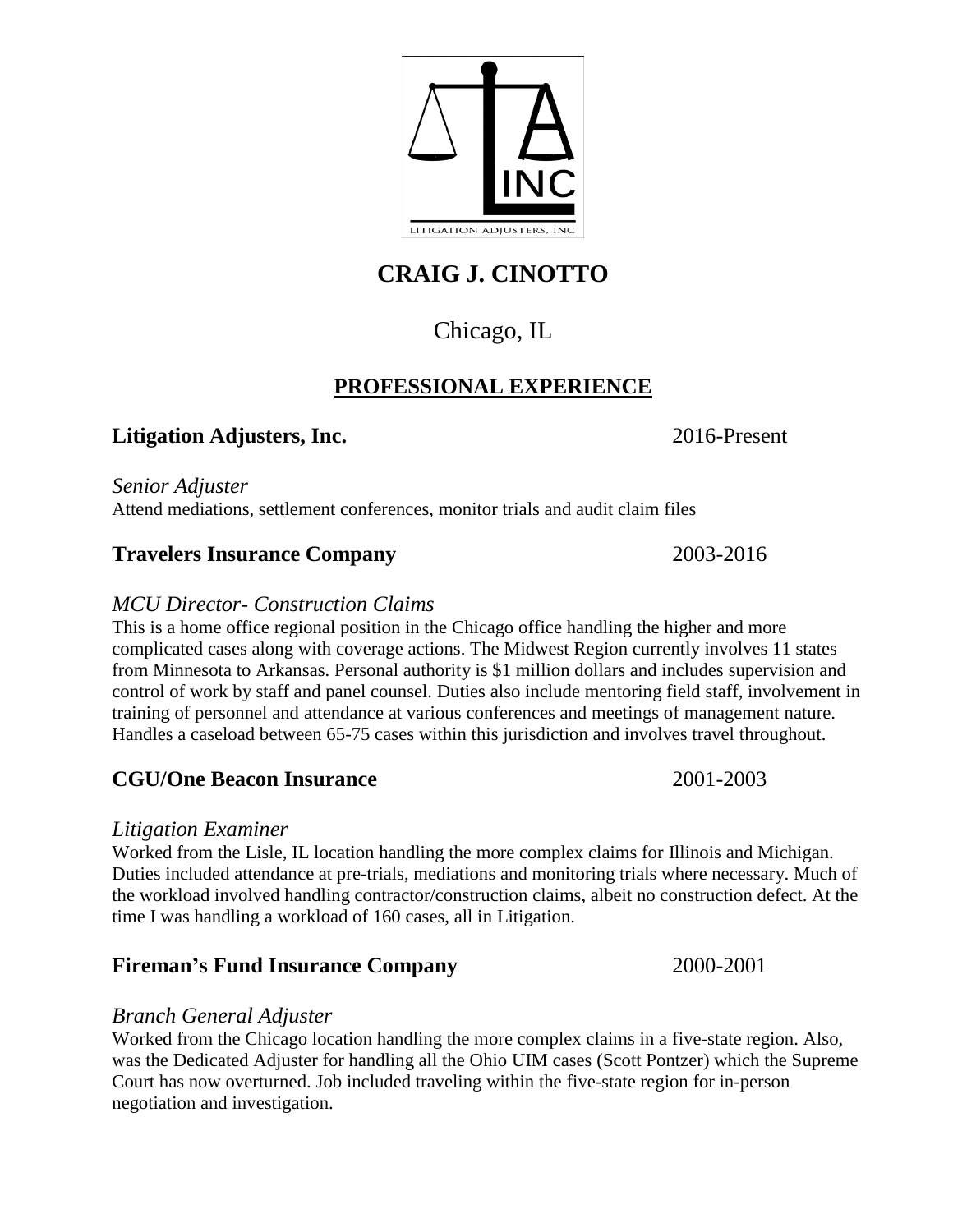

# **Insurance Overload Systems** 1998-2000

### *Temp Work*

While in between jobs, worked in various capacities for companies such as Chubb & Safeco along with working as an independent contractor for Consolidated Services Corporation handling Reliance Insurance cases that were more serious and complex in nature.

## **Zurich Insurance Group** 1985-1998

## *Risk Management Consultant | 1994-1998*

Team Concept used marketing and retaining larger premium accounts for Zurich wherein I was the Claim Consultant. My job was to assist in marketing activities with various accounts and to preform audits on self-insured's such as Wynn Entertainment Companies in Las Vegas. Also, acted as onepoint contact for claim issues to improve customer satisfaction. Established the claim service instructions for larger demanding accounts and trained underwriters on claim issues.

## *Team Manager | 1989-1994*

Relocated within the company for field position as the Liability Unit Manager with supervisory duties over ten employees in order to process claims within 10 state regions. In this capacity, completed various performance evaluations of technicians, held training sessions, and continued handling a small caseload as a working supervisor. Personal claim authority and rates along with choosing appropriate panel counsel in the ten-state region.

## *Senior H.O. Claims Supervisor | 1985-1989*

Supervised as a major case technician over field offices. Directed and evaluated referred cases while having authorization of \$250,000. Job entailed visiting and preforming on-site audits throughout the country of the various field office locations. The audits were of file handling and competency of staff involved; each field office had an annual review. Also, monitored cases on trial on daily basis with staff and/ or defense counsel to provide appropriate management.

## **Northbook Excess & Surplus (Allstate)** 1979-1985

## *Senior Claim Examiner*

Managed claims for the major auto industry accounts of Chrysler, Ford, and AMC/Jeep with authority of \$500,000. Traveled the entire country on excess claims and directly handled cases for accounts wherein the underlying insurance had been breached. Cases from auto industry were primarily product liability with very serious exposures in various venues throughout the country. The